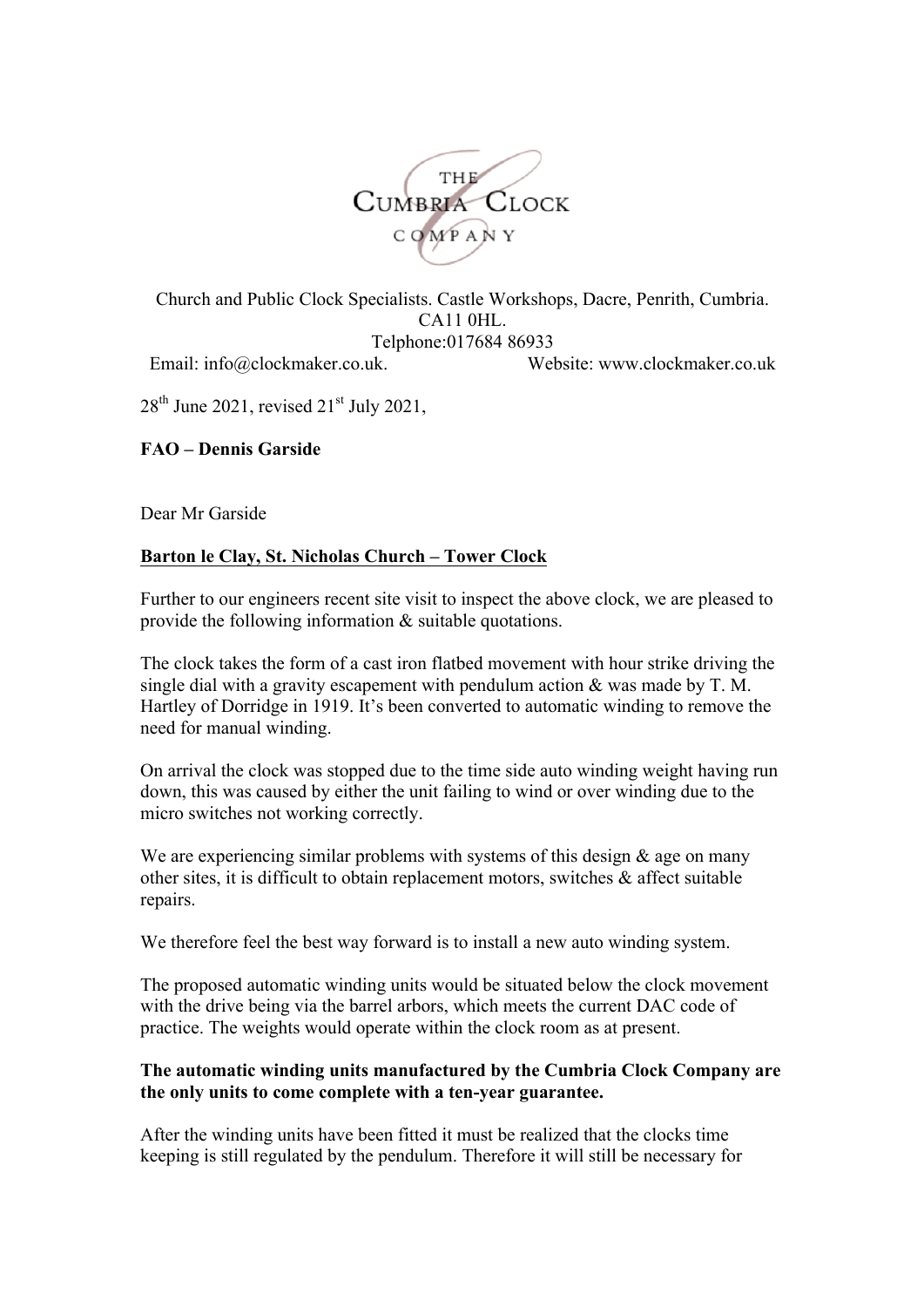somebody to attend to the regulation and undertake the summer and wintertime changes.

We can if necessary fit an auto-regulation system to undertake these procedures if it proves difficult to find somebody to do so, the cost is shown in quotation 2a.

The cost to re – auto wind the time side only is shown in quotation 1  $\&$  to re-auto wind the time  $\&$  strike is shown in quotation 2.

It was also noted that the hammer connecting wire is too tight, placing pressure on the strike train, this needs to be adjusted. There is also excessive movement in the time side third arbor, which requires a spacer to reduce this; both are included in the above quotations.

We are concerned that another clock company as made many visits to site  $\&$  been unable to rectify the problems over the last 18 months, there is definitely a problem with the auto winding system  $\&$  if funds were available would recommend replacing both units. Our engineer felt the movement was in good order, apart from the minor adjusts descripted above.

Following this work we would recommend that the clock be serviced annually the cost is shown in quotation 3.

We are pleased to provide the following quotations.

## **Quotation 1 – Re Automatic winding of the time side**

Manufacture 1x 240volt mains epicyclic automatic winding units.

Attend onsite; land weights & dismantle the existing auto wind system.

Install automatic winding units and hang weights.

Adjust the hammer connecting wire & check the hammer is working correctly on the bell.

Dismantle the time side third wheel arbor  $\&$  fit a spacer to reduce the amount of movement in the bearings.

Test and leave in full working order.

## **For the sum of … £2,480 [Two Thousand, Four Hundred & Eight Pounds] net plus VAT.**

## **Quotation 2 - Re Automatic winding of the time & strike sides**

Manufacture 2x 240volt mains epicyclic automatic winding units.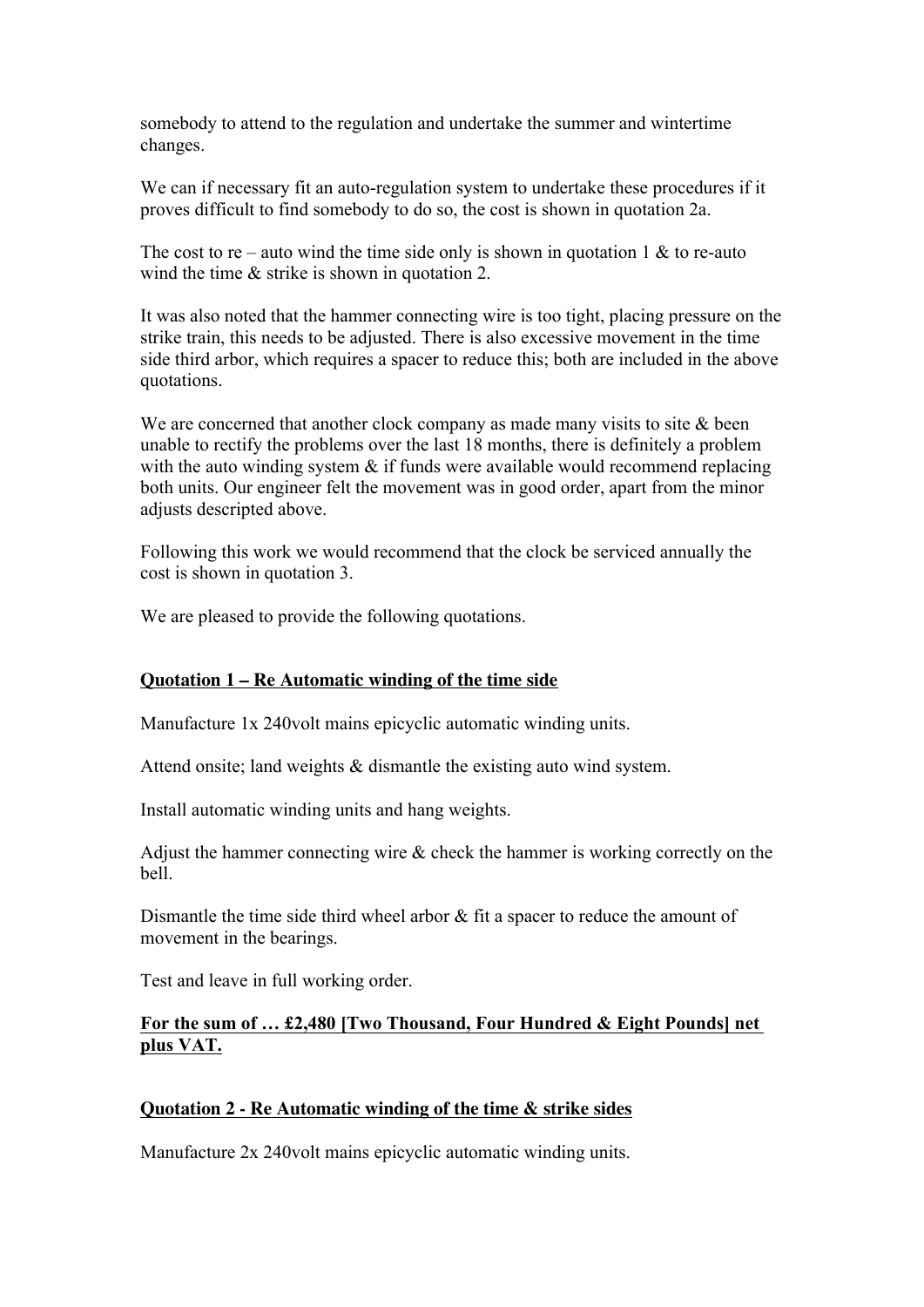Attend onsite; land weights & dismantle the existing auto wind system.

Install automatic winding units and hang weights.

Adjust the hammer connecting wire  $\&$  check the hammer is working correctly on the bell.

Dismantle the time side third wheel arbor  $\&$  fit a spacer to reduce the amount of movement in the bearings.

Test and leave in full working order.

## **For the sum of … £4,460 [Four Thousand, Four Hundred & Sixty Pounds] net plus VAT.**

## **Quotation 2a – Auto Regulator**

Manufacture, an auto regulator system to provide accurate time keeping & automatic BST/GMT alterations.

Attend on site & install

#### **For the sum of … £1,980 [One Thousand, Nine Hundred & Eighty Pounds] net plus VAT**

The above quotations excludes the provision of a 13amp socket for each auto wind unit, please note the units are fused at 5amps, we propose using the double socket to the right hand side of the movement.

An additional supply will be required for the auto regulator.

## **Quotation 3 – Annual Service**

Our annual maintenance visit consists of attending onsite once a year, inspecting the clock installation and checking that it is safe, and that there are no apparent signs of wear or areas of concern that may cause problems in the following twelve months.

We will then clean and lubricated the clock movement and all other accessible parts within the building including the dial motion works, bevel gearing and the universal joints. We will also check the bell hammers and bell cranks lubricating and cleaning where necessary. Any adjustments to the hammer wires or hammer check springs will be undertaken.

Once new steel weight lines and hammer wires have been fitted by us, they will be replaced free of charge should they break whilst the clock is under our care.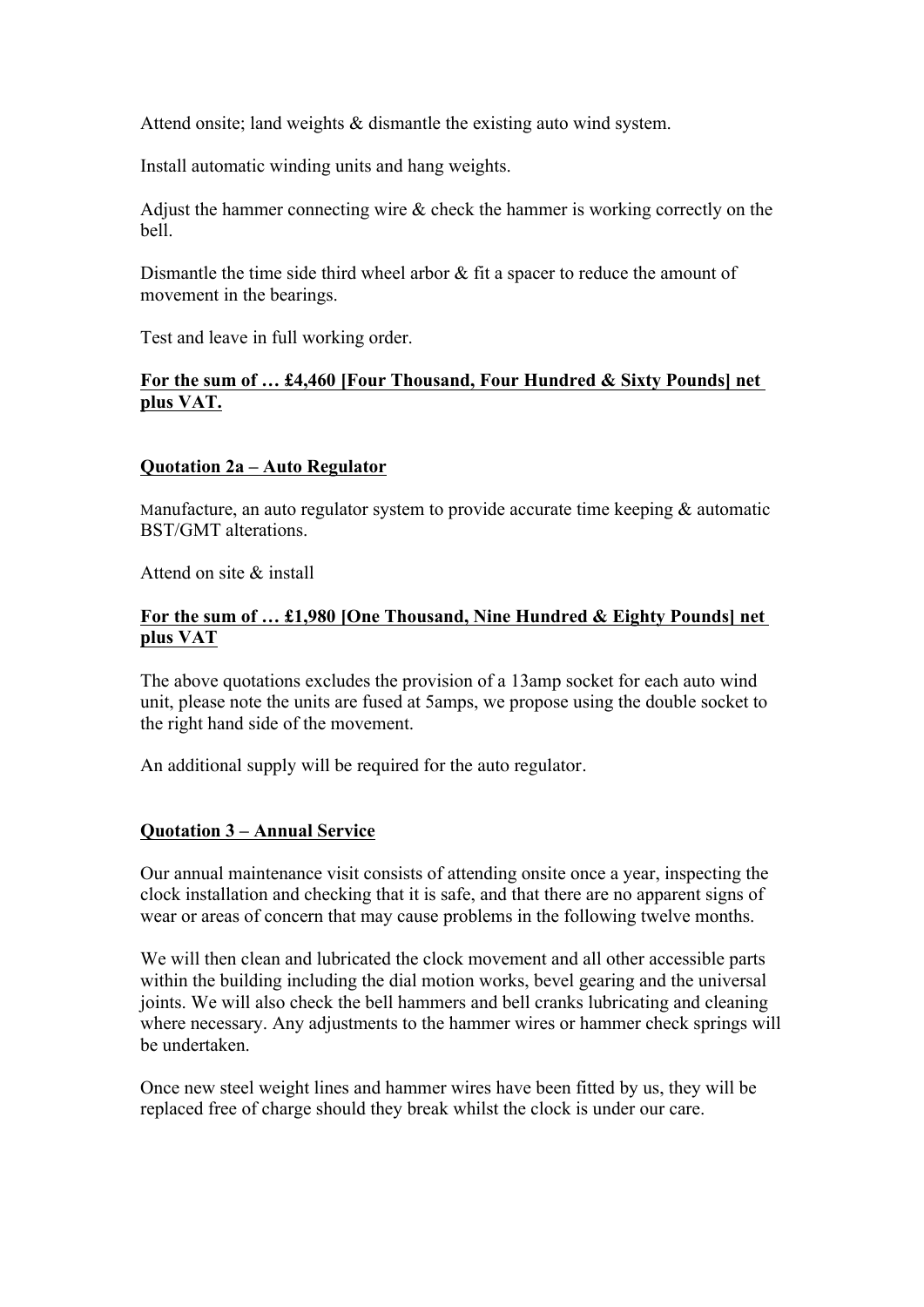We will attend as soon as possible once notified of a breakdown and correct the fault free of charge. However, if the fault is caused by normal wear and tear, vandalism or misuse it maybe necessary for us to charge for the visit.

If we have any areas of concern regarding your clock installation we will supply a report and necessary quotations for the work free of charge and without obligation.

The agreement does not include provision for making the Summer/Winter time alterations, or for the regulation and correct timekeeping of the clock, which should be the responsibility of a local person. We will, however, if asked give instruction on how to look after the clock on a week-to-week basis, again free of charge when we are in the area.

#### **The cost for the above service would be … £185 [One Hundred & Eighty Five Pounds] net plus VAT.**

If you would like us to look after your clock please get in contact, no official form of contract is exchanged and this quotation, together with your letter of acceptance, is considered sufficiently binding.

The Annual Maintenance Service Agreement will remain in force until terminated by either party.

## **Price Maintenance**

These prices are firm for a period of six months from the date of this letter and thereafter, subject to price increase to accord with increased costs of labour, materials and travelling costs if necessary.

#### **Guarantees**

All new parts made by us carry our ten-year guarantee against failure through faulty workmanship or materials. Repair work is similarly guaranteed for a period of twelve months. Suspension springs and electrical or electronic components of units not of our manufacture, are specifically excluded from our guarantees, but carry the manufacturers own warranty.

#### **Terms Payment**

30% with orders over £ 1,000.00, the balance within 14 days of the date of invoice following completion of the work.

In some cases progress payments may be asked for.

All goods remain the property of the vendor until full payment has been made and any relevant cheques cleared. Risk passes on delivery.